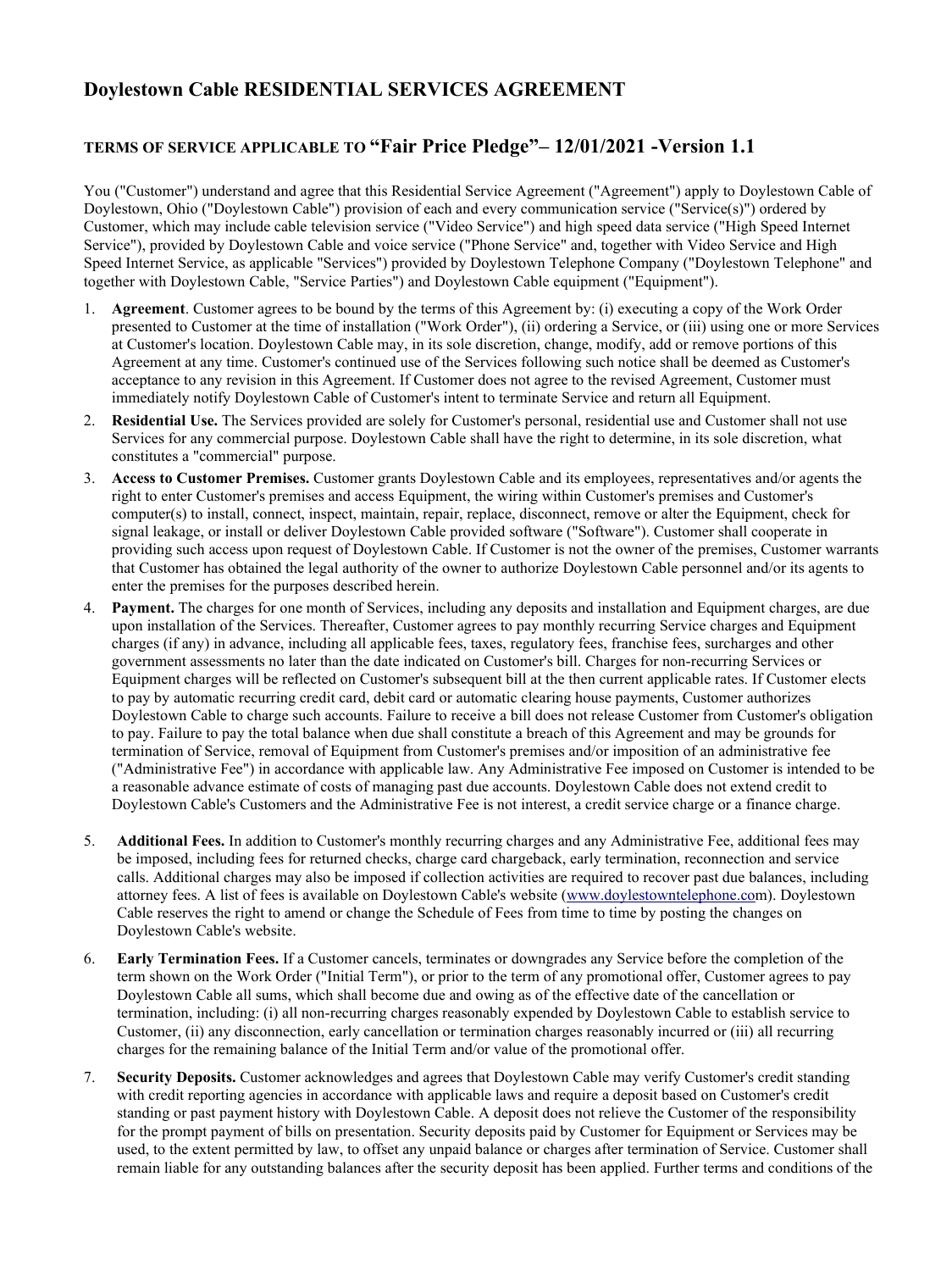security deposit may be contained in the deposit receipt given to Customer at the time the security deposit is collected.

- 8. **Disputed Charges.** Customer must notify Doylestown Cable in writing of billing errors, disputes or requests for credit within thirty (30) days after Customer receives the bill for which correction of an error or credit is sought. The date of the dispute shall be the date Doylestown Cable receives sufficient documentation to enable Doylestown Cable to investigate the dispute. The date of the resolution is the date Doylestown Cable completes its investigation and notifies the Customer of the disposition of the dispute.
- 9. **Adjustments or Refunds.** Any adjustment or refund shall be an amount equal to the pro-rata part of the monthly charges applicable to the interrupted Service and associated Equipment charges for the period of time during which the Service is interrupted. The adjustment or refund will be accomplished by a credit on a subsequent bill for the Service. Except as otherwise expressly provided in this Agreement, the liability of the Service Parties, their officers, shareholders, directors, employees, affiliates, vendors, sub-contractors, carrier partners, content providers, agents and other persons or entities involved in providing the Services or Equipment for damages shall in no event, by reason of any delays, interruptions, omissions, errors, failures or defects in installation or service, exceed an amount equal to the Customer's Service charges for a respective Service and associated Equipment fees with regard thereto for a regular billing period ("Maximum Credit"). No credit allowance will be made for:

i. interruptions of Service due to the negligence of or noncompliance with the provisions of the Agreement by Customer or any person authorized by Customer to use a Service;

ii. interruptions of a Service due to the negligence of any person other than Doylestown Cable including, but not limited to, the other common carriers connected to the Doylestown Cable's facilities;

iii. interruptions of a Service due to the failure or malfunction of Customer owned equipment or third party equipment; iv. interruptions of a Service during any period in which Doylestown Cable is not given full and free access to its facilities and Equipment for the purpose of investigating and correcting interruptions,

v. interruptions of a Service during a period in which Customer continues to use the Service on an impaired basis; vi. interruptions during any period when the interruption is due to implementation of a Customer order for a change in Service arrangements;

vii. interruptions of a Service due to circumstances or causes beyond the control of Doylestown Cable.

- 10. **Limitation of Refund**. Unless otherwise provided by applicable law, in the event any amounts owed by Doylestown Cable to Customer are not claimed by Customer within one year of the date on which the amount became payable to Customer, Customer shall forfeit all rights to the refund and all such amounts shall become the property of Doylestown Cable.
- 11. **Equipment And Software.** Any network facilities, Software, cabling or Equipment (including set top boxes, DVR's but not cable modems or ATA's purchased by Customer) installed or provided by Doylestown Cable will remain the property of Doylestown Cable. Customer will acquire no ownership or other interest in the network facilities, cabling, Software or Equipment by virtue of payments made pursuant to this Agreement or by the attachment of any portion of the network facilities, cabling or Equipment to Customer's residence or premises.

a. Misuse of Equipment. Customer will not open, alter, misuse, or tamper with the Equipment. Customer will not remove Equipment from the location where Equipment was installed. Customer will not remove any markings or labels from the Equipment. Customer agrees to safeguard the Equipment from loss or damage of any kind, and (except for any self installation procedures approved by Doylestown Cable) will not permit anyone other than a Doylestown Cable authorized representative to perform any work on the Equipment.

b. Return of Equipment. If Customer's Service is terminated or canceled (for whatever reason), Customer agrees that Customer no longer has the right to keep or use the Equipment and Customer must promptly return the Equipment. The Equipment must be returned to Doylestown Cable in the same condition as when received, ordinary wear and tear excepted. If Customer fails to return the Equipment, Customer will pay Doylestown Cable the value of the equipment and any expenses Doylestown Cable incurs in retrieving the Equipment. Failure of Doylestown Cable to remove the Equipment does not mean that Doylestown Cable has abandoned the Equipment. Doylestown Cable may continue to charge Customer a monthly Service fee until any remaining Equipment is returned, collected by Doylestown Cable or fully paid for by Customer. Customer acknowledges that costs of repair or replacement are subject to change and other charges relating to the possession and use of the equipment may be increased at any time in accordance with applicable laws or regulations. Upon notice, Customers agree to pay such charges or return the equipment in good working order. c. Damaged or Lost Equipment. If the Equipment is damaged by Customer, destroyed, lost or stolen while in Customer's possession, Customer is responsible for the cost of repair or replacement of the Equipment.

d. Operation of Equipment. The Customer agrees to operate any Equipment in accordance with instructions of Doylestown Cable or Doylestown Cable's agent. Failure to do so will relieve the Service Parties of liability for interruption of Service and may make the Customer responsible for damage to Equipment.

e. Tests and Inspections. Upon reasonable notification to the Customer, and at a reasonable time, Doylestown Cable may make such tests and inspections as may be necessary to determine that the Customer is complying with the requirements set forth herein.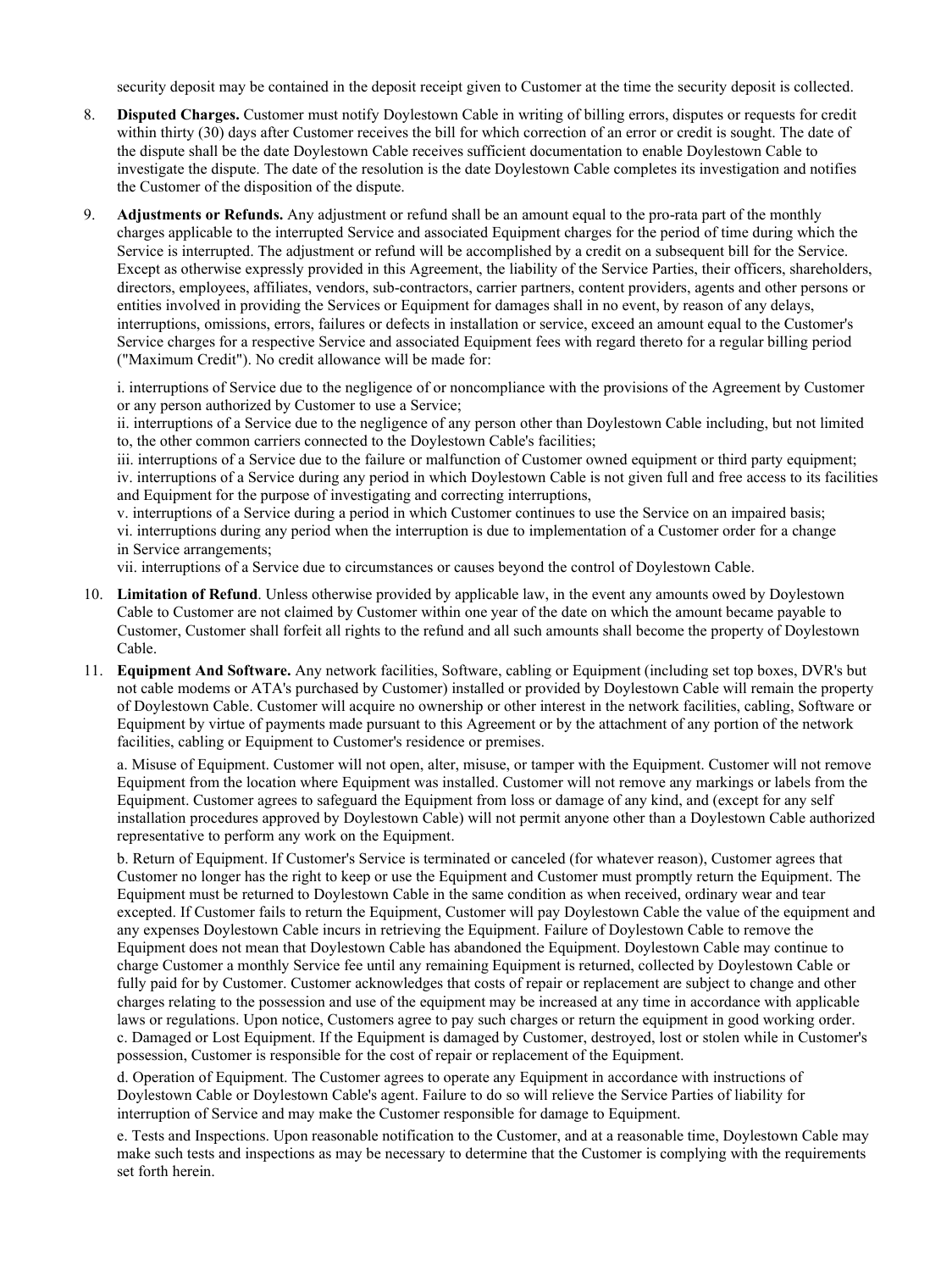f. Repair. Doylestown Cable will repair and/or replace defective Software or Equipment provided such damage was not caused by misuse, neglect or other fault of Customer. Doylestown Cable is not responsible for the operation, maintenance, service or repair of any Customer's equipment, including, but not limited to, televisions, computer devices, remote controls or other consumer electronics, including any hardware or third party software, which may be connected to the Services ("Customer Equipment").

- 12. **Termination.** Doylestown Cable may terminate this Agreement immediately at any time, without prior notice, if Customer or a User fails to fully comply with the terms of this Agreement, its components and Doylestown Cable's use requirements set forth in this Agreement or for any other reason or no reason. If Doylestown Cable terminates Service due to a violation of this Agreement or Doylestown Cable's policies, Customer may be subject to additional fees and charges, including disconnect and termination fees and Doylestown Cable may also exercise other rights and remedies available under law.
- 13. **Customer Obligations Upon Termination.** Customer agrees that upon termination of any Service, Customer will immediately cease use of the Equipment and any Software, and; Customer will pay in full the charges for Customer's use of the Service and the Equipment through the later of: (i) the effective date of termination of the Service, (ii) if applicable, the expiration of any promotional term, or (iii) the date when the associated Equipment or Software has been returned to Doylestown Cable.
- 14. **No Waiver.** The failure of Doylestown Cable to enforce this Agreement and any of its components, for whatever reason, shall not constitute a waiver of any right of Doylestown Cable or the ability to assert or enforce such right at any time in the future.
- 15. **No Assignment.** Customer may not assign, or transfer in any manner, the Services or any rights associated with the Services.
- 16. **No Warranty; Limitation of Liability.** CUSTOMER AGREES THAT THE SERVICES AND EQUIPMENT ARE PROVIDED BY Doylestown Cable ON AN "**AS IS**" AND "**AS AVAILABLE**" BASIS WITHOUT WARRANTIES OF ANY KIND, EITHER EXPRESS OR IMPLIED, INCLUDING BUT NOT LIMITED TO WARRANTIES OF TITLE OR NON-INFRINGEMENT OR IMPLIED WARRANTIES OF MERCHANTABILITY OR FITNESS FOR A PARTICULAR PURPOSE, OTHER THAN THOSE WARRANTIES THAT ARE IMPLIED BY, AND INCAPABLE OF EXCLUSION, RESTRICTION, OR MODIFICATION UNDER THE LAWS APPLICABLE TO THIS AGREEMENT. THE SERVICE PARTIES MAKE NO WARRANTY THAT THE SERVICES WILL BE UNINTERRUPTED OR ERROR FREE OR THAT THE EQUIPMENT WILL WORK AS INTENDED. CUSTOMER FURTHER AGREES THAT ALL USE OF THE SERVICES ARE PROVIDED AT Customer's SOLE RISK AND CUSTOMER ASSUMES TOTAL RESPONSIBILITY FOR Customer's OR ANY USER'S USE OF THE SERVICES.

EXCEPT FOR THE REFUND OR CREDIT AS EXPRESSLY PROVIDED IN THIS AGREEMENT, IN NO EVENT (INCLUDING NEGLIGENCE) WILL EITHER SERVICE PARTY BE HELD RESPONSIBLE OR LIABLE FOR ANY LOSS, DAMAGE, COST OR EXPENSE INCLUDING DIRECT, INDIRECT, INCIDENTAL, SPECIAL, TREBLE, PUNITIVE, EXEMPLARY OR CONSEQUENTIAL LOSSES OR DAMAGES INCLUDING, BUT NOT LIMITED TO, LOSS OF PROFITS, EARNINGS, BUSINESS OPPORTUNITIES, LOSS OF DATA, PERSONAL INJURY (INCLUDING DEATH), PROPERTY DAMAGE OR LEGAL FEES AND EXPENSES, SOUGHT BY CUSTOMER OR ANYONE ELSE USING CUSTOMER'S SERVICE ACCOUNT, RESULTING DIRECTLY OR INDIRECTLY OUT OF THE USE OR INABILITY TO USE THE SERVICES (INCLUDING THE INABILITY TO ACCESS EMERGENCY 911 OR E911 SERVICES) AND/OR USE OF THE EQUIPMENT OR OTHERWISE ARISING IN CONNECTION WITH THE INSTALLATION, MAINTENANCE, FAILURE, REMOVAL OR USE OF SERVICES AND/OR EQUIPMENT OR CUSTOMER'S RELIANCE ON THE SERVICES AND/OR EQUIPMENT, INCLUDING WITHOUT LIMITATION ANY MISTAKES, OMISSIONS, INTERRUPTIONS, FAILURE OR MALFUNCTION, DELETION OR CORRUPTION OF FILES, WORK STOPPAGE, ERRORS, DEFECTS, DELAYS IN OPERATION, DELAYS IN INSTALLATION, FAILURE TO MAINTAIN PROPER STANDARDS OF OPERATION, FAILURE TO EXERCISE REASONABLE SUPERVISION, DELAYS IN TRANSMISSION, BREACH OF WARRANTY OR FAILURE OF PERFORMANCE OF THE SERVICES AND/OR EQUIPMENT; OR RESULTING DIRECTLY OR INDIRECTLY OUT OF, OR OTHERWISE ARISING IN CONNECTION WITH, ANY ALLEGATION, CLAIM, SUIT OR OTHER PROCEEDING RELATING TO SERVICES AND/OR EQUIPMENT, OR THE INFRINGEMENT OF THE COPYRIGHT, PATENT, TRADEMARK, TRADE SECRET, CONFIDENTIALITY, PRIVACY, OR OTHER INTELLECTUAL PROPERTY RIGHTS OR CONTRACTUAL RIGHTS OF ANY THIRD PARTY. THE SERVICE PARTIES MAKE NO WARRANTIES THAT THE SERVICES, EQUIPMENT OR SOFTWARE ARE COMPATIBLE WITH ANY CUSTOMER EQUIPMENT AND ARE NOT RESPONSIBLE OR LIABLE FOR ANY LOSS OR IMPAIRMENT OF SERVICE DUE IN WHOLE OR IN PART TO CUSTOMER EQUIPMENT.

THE SERVICE PARTIES MAKE NO WARRANTY AS TO THE SECURITY OF Customer's COMMUNICATIONS VIA Doylestown Cable's FACILITIES OR SERVICES, OR THAT THIRD PARTIES WILL NOT GAIN UNAUTHORIZED ACCESS TO OR MONITOR Customer's COMMUNICATIONS. CUSTOMER AGREES THAT CUSTOMER HAS THE SOLE RESPONSIBILITY TO SECURE Customer's COMMUNICATIONS AND THAT